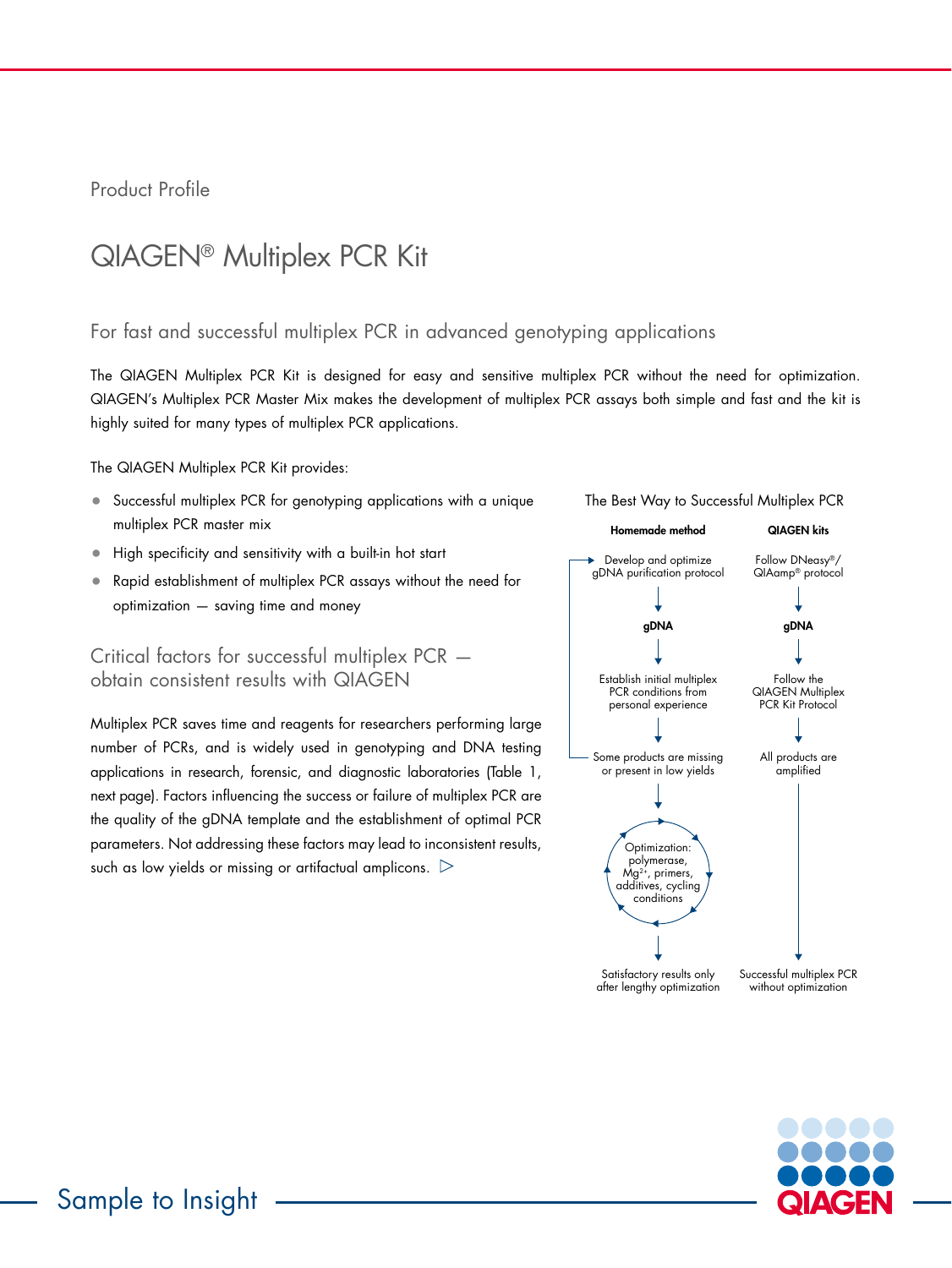#### Table 1. Applications of Multiplex PCR

| Source of DNA         | Application                                            | <b>Recommended kits</b>         |
|-----------------------|--------------------------------------------------------|---------------------------------|
| Plants, animals/human | Analysis of satellite DNA (e.g., STR or VNTR analysis) | DNeasy Plant/Tissue kits        |
|                       | Typing of transgenic plants/animals                    | QIAamp kits                     |
|                       | Lineage analysis (e.g., of farm animals)               | <b>QIAGEN Multiplex PCR Kit</b> |
|                       | GMO analysis                                           |                                 |
|                       | Detection of pathogens                                 |                                 |
|                       | Food analysis                                          |                                 |
|                       | Sex determination                                      |                                 |
|                       | Detection of mutations                                 |                                 |
|                       | Amplification of SNP loci                              |                                 |
| Bacteria/viruses      | Hygiene analysis                                       | <b>DNeasy Tissue kits</b>       |
|                       | Detection of pathogens/diagnostics                     | QIAamp kits                     |
|                       |                                                        | <b>QIAGEN Multiplex PCR Kit</b> |

### QIAGEN Multiplex PCR Kit for fast and successful multiplex PCR

The QIAGEN Multiplex PCR Kit is designed for easy and sensitive multiplex PCR. The novel QIAGEN Multiplex PCR Master Mix provides high specificity for each amplicon and a convenient ready-to-use format.

The QIAGEN Multiplex PCR Kit provides:

- Successful multiplex PCR without optimization easy assay development with a novel, convenient, ready-to-use master mix
- High specificity and sensitivity through a stringent hot start with HotStarTaq® DNA Polymerase and increased sensitivity for all products in parallel
- Versatility highly suited for multiplex PCR genotyping applications
- Ease of use and cost-effectiveness simple reaction setup for fast and reproducible results

#### No optimization required

Typically, establishing multiplex PCR assays is a tedious and time-consuming procedure that requires lengthy parallel optimization of multiple parameters, such as concentrations of primers, Mg2+ ions, *Taq* DNA polymerase, dNTPs, and additives. Additionally, buffer composition and cycling parameters frequently need to be optimized, and results may still be dissatisfying. Optimized QIAGEN Multiplex PCR Master Mix makes the development of multiplex PCR assays both simple and fast. The master mix contains preoptimized concentrations of HotStarTaq Polymerase and MgCl<sub>2</sub>, plus dNTPs and a PCR buffer containing factor MP, which was specially developed to enable parallel amplification of all products of a multiplex PCR. In contrast to conventional PCR reagents, this buffer ensures comparable annealing and extension efficiencies for all primers in the reaction. Time consuming optimization of reaction conditions is eliminated and excellent results can be achieved first time (Figure 1).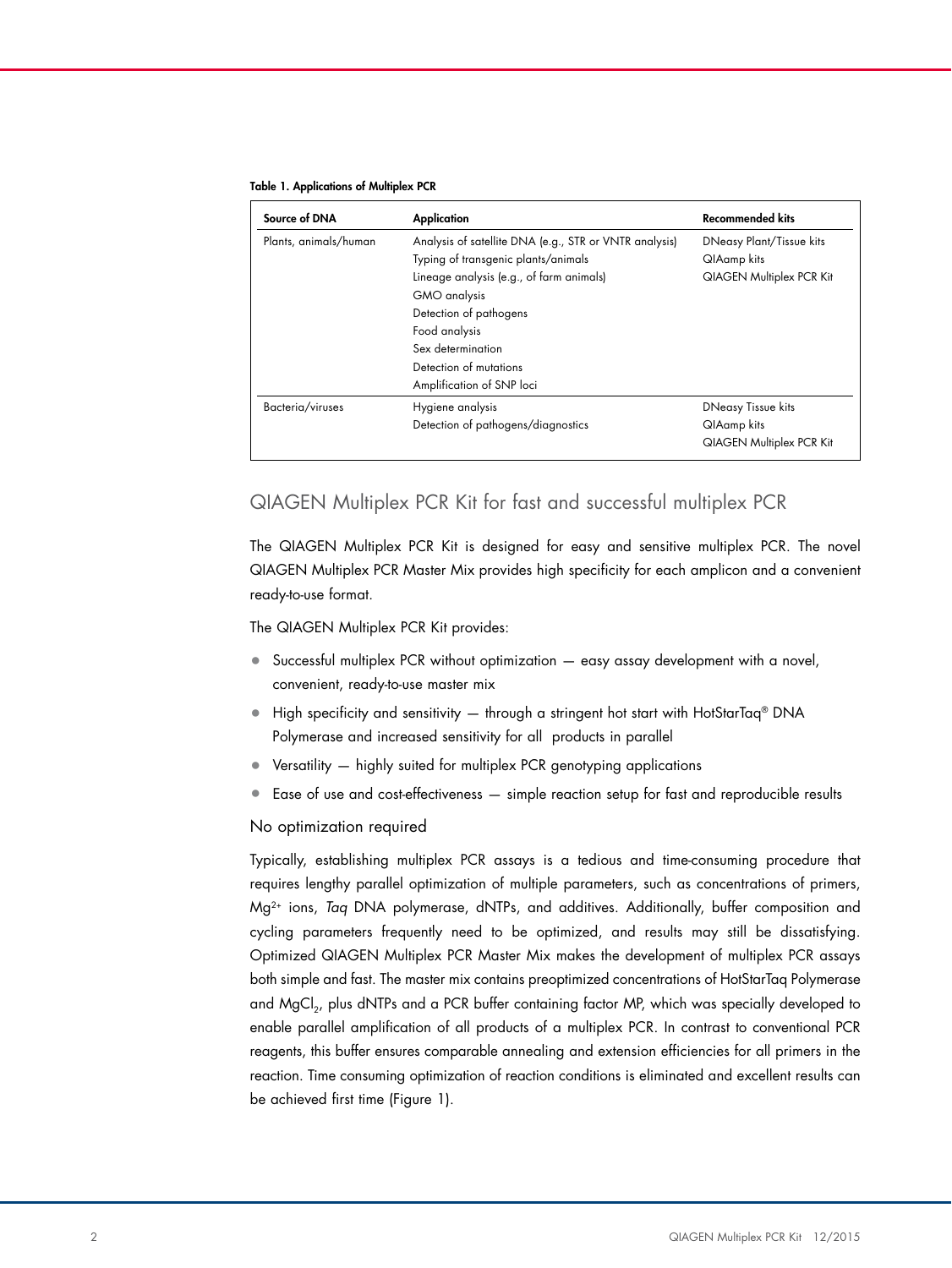



High specificity and sensitivity

The master-mix solution contains HotStarTaq DNA Polymerase, whose stringent hot start increases specificity and yield and allows reaction setup at room temperature without generating nonspecific PCR products and primer-dimers. Sensitivity of the reaction is further increased by the reaction buffer developed specifically for multiplex PCR. Q-Solution® provided with the kit allows amplification of GC-rich targets or targets with complex secondary structure.

#### Highly versatile

The QIAGEN Multiplex PCR Kit has been used for the typing and analysis of animals (Figure 2), plants, bacteria and viruses, amplification of multiple regions for SNP analysis, amplification and analysis of microsatellites, and in gene expression studies using cDNA as a template.



Figure 2. STR analysis using multiplex PCR. The amelogenin gene and the indicated STR loci were amplified in a 6-plex PCR using primers labeled with FAM™ and HEX™ fluorescent dyes and template DNA purified from whole blood using the QIAamp DNA Blood BioRobot® Kit. Fluorescent peak traces were obtained using the A FAM or B HEX channel of a DNA sequencer.